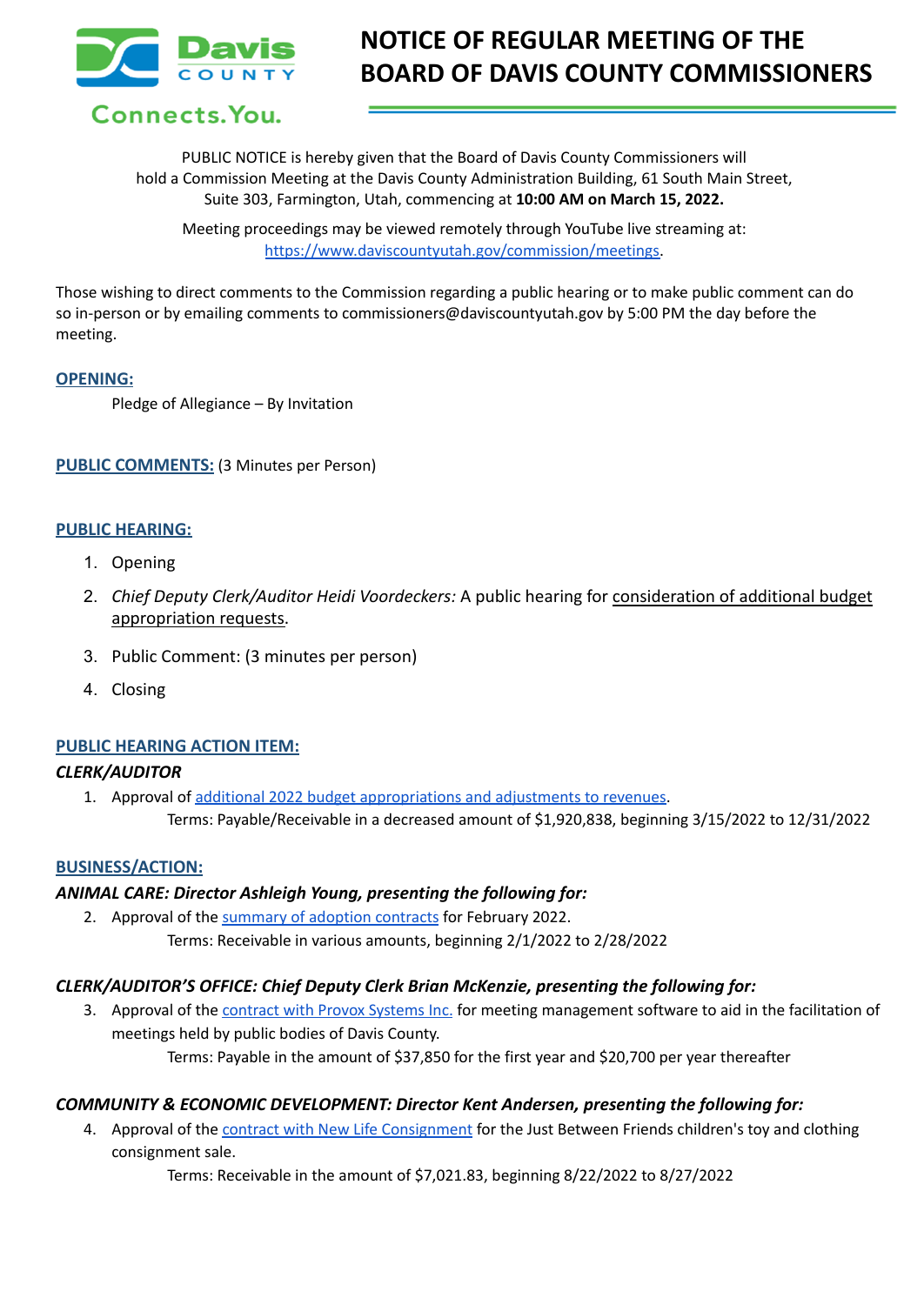5. Approval of the [sponsorship](https://drive.google.com/file/d/1rcgnHPImD4qMjDpGOT8FMbVahVu-ouz6/view?usp=sharing) agreement with On Pitch Performing Arts (OPPA!) for the Discover Davis 2022 sponsorship.

Terms: Payable in the amount of \$3,000, beginning 1/3/2022 to 12/31/2022

- 6. Approval of the cooperative agreement with the Utah Department of [Transportation](https://drive.google.com/file/d/16Hf3JiRJOzQtazhxwnHqJbsafEb3sacB/view?usp=sharing) (UDOT) to maintain the Weber River Box Culvert under Highway 89.
- 7. Approval of the Betterment Agreement with the Utah Department of [Transportation](https://drive.google.com/file/d/1SCD84XgzaYeE7Di3uqVAsbSKoamVJyeN/view?usp=sharing) (UDOT) to pay a portion of the cost to install the Weber River Box Culvert under Highway 89. Terms: Payable in the amount of \$399,553.68
- 8. Approval of the [Amendment](https://drive.google.com/file/d/1zMH15HyNDj46mo7NpSR2nMITD9j8TWDs/view?usp=sharing) to the Agreement for Distribution of Cares Act Funds BCHA with the Bountiful [Community](https://drive.google.com/file/d/1zMH15HyNDj46mo7NpSR2nMITD9j8TWDs/view?usp=sharing) Food Pantry to include rental assistance. Terms: Beginning 10/1/2020 to 12/31/2020
- 9. Approval of the contract with Wasatch Front Regional Council Wasatch Front Economic [Development](https://drive.google.com/file/d/19aV-Dhl6vMovQAdksfSRpuM9JSZURhEG/view?usp=sharing) District [\(WFRC/WFEDD\)](https://drive.google.com/file/d/19aV-Dhl6vMovQAdksfSRpuM9JSZURhEG/view?usp=sharing) to provide a scope of services through Lewis Young Robertson and Burningham to complete an update of the County's Economic Development (Strategic) Plan. Terms: Beginning 1/1/2022 to 5/31/2022

## *FACILITIES: Director Lane Rose, presenting the following for:*

10. Approval of the contract with [Robinson](https://drive.google.com/file/d/1RMmSzg43c0YWYdv_iHaRTCQzlRwMkjZR/view?usp=sharing) Waste Services for waste removal and haul away services for 15 county facilities.

Terms: Payable in the amount of \$2,100 per month, beginning 4/1/2022 to 3/31/2027

## *HEALTH: Property Manager Tony Thompson, presenting the following for:* **HEALTH ADMINISTRATION**

11. Ratification of the Real Estate Purchase Contract with Raelyn Hazen as the General Personal [Representative](https://drive.google.com/file/d/1P239Gh2wYLd_AtiMq6xkCoHvS2PZwiVk/view?usp=sharing) of the estate of Bryan [Eckersley](https://drive.google.com/file/d/1P239Gh2wYLd_AtiMq6xkCoHvS2PZwiVk/view?usp=sharing) (seller) to purchase the property located at 110 South Main (Depot) Street in Clearfield City known as Tax ID No. 12-020-0033.

Terms: Payable in the amount of \$330,000

12. Ratification of the Real Estate Purchase Contract with Raelyn Hazen as the General Personal [Representative](https://drive.google.com/file/d/1Ww1j1TLgFpDmdqnXI2AmDJTEbxjhTv94/view?usp=sharing) of the estate of Bryan [Eckersley](https://drive.google.com/file/d/1Ww1j1TLgFpDmdqnXI2AmDJTEbxjhTv94/view?usp=sharing) (seller) to purchase the property located at 140 South Main (Depot) Street in Clearfield City known as Tax ID No. 12-020-0047. Terms: Payable in the amount of \$340,000

## *INFORMATION SYSTEMS: Director Mark Langston, presenting the following for:*

13. Approval of the contract with [PathSolutions,](https://drive.google.com/file/d/1P30VVSsIltKt4zJ0WJoSbQQ_WrfvIv9_/view?usp=sharing) Inc. for TotalView12 Network troubleshooting software with Telecom Ops module.

Terms: Payable in the amount of \$20,496, beginning 3/15/2022 to 3/15/2023

14. Approval of the agreement with Monsido, Inc. for website scanning and analytics. Terms: Payable in the amount of \$5,500, beginning 3/15/2022 to 3/15/2023

## *SHERIFF'S OFFICE: Chief Deputy Susan Poulsen, presenting the following for:*

15. Approval of the agreement with the Jason W. Read Protect and Serve [Foundation](https://drive.google.com/file/d/1jpbOxBFPI2buj0S3ljalNYnsKROg90in/view?usp=sharing) for a cash donation to purchase protective equipment.

Terms: Receivable in the amount of \$4,200, beginning 03/03/2022